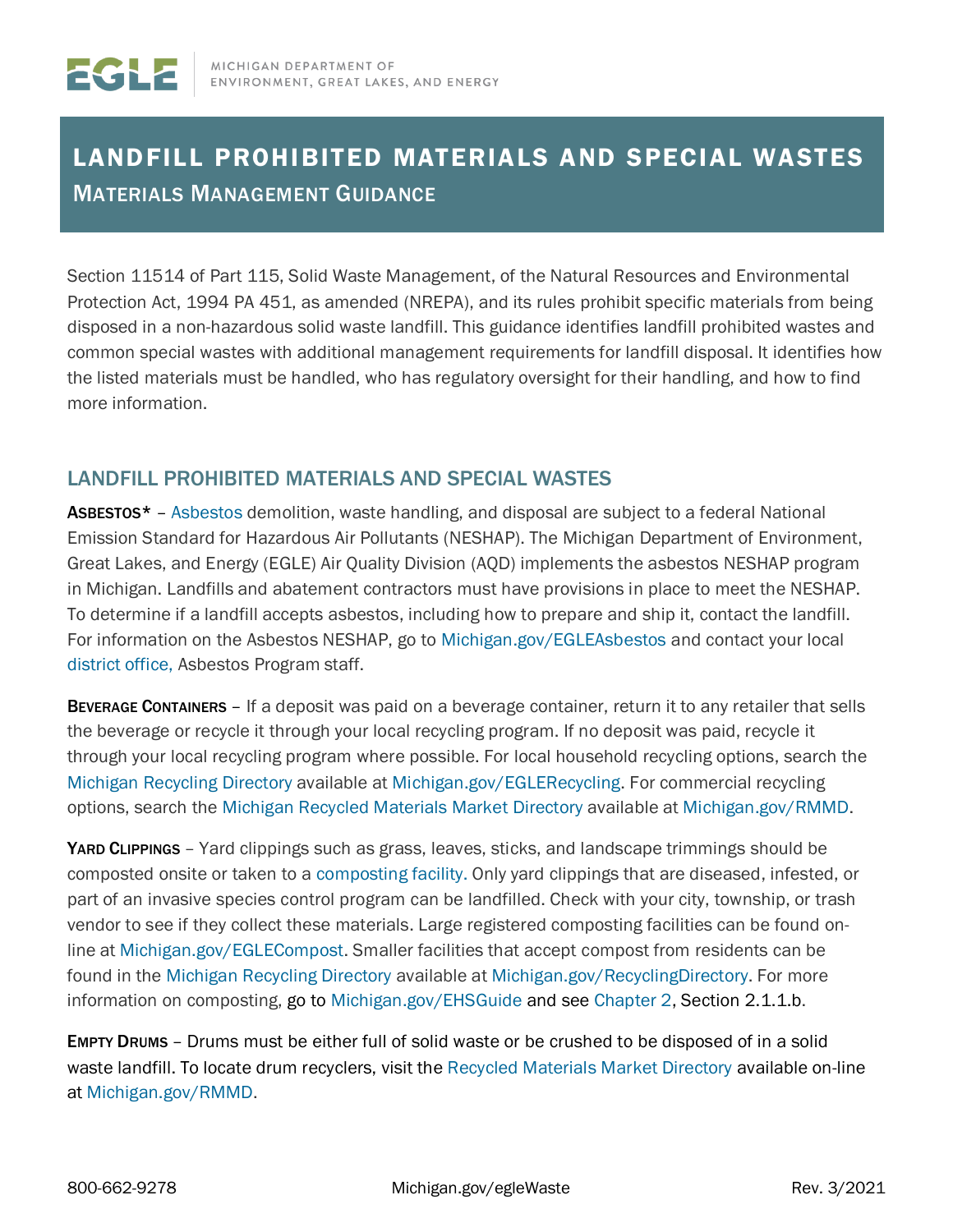[HAZARDOUS WASTE](https://www.michigan.gov/deq/0%2C4561%2C7-135-3312_4118---%2C00.html) – Most hazardous waste from businesses and institutions must be taken to a licensed hazardous waste management facility. Hazardous waste management facilities are subject to additional requirements and licensed separately from solid waste landfills. Household hazardous waste, such as solvents, cleansers, and pesticides are not prohibited from landfills. However, they are not well suited for solid waste disposal either. As a result, waste haulers, solid waste receiving facilities, and some municipalities may have special guidelines for disposal of household hazardous waste. Residents can find household hazardous waste collection options at [Michigan.gov/EGLEHHW.](http://www.michigan.gov/EGLEHHW) To learn more about how hazardous waste from non-households must be managed, go to [Michigan.gov/EHSGuide](http://www.michigan.gov/EHSGuide) and see [Chapter 2, S](https://www.michigan.gov/documents/deq/deq-ess-caap-manufguide-chap2_313406_7.pdf)ection 2.4. Contact your local [district office, H](http://www.michigan.gov/deq/0%2C4561%2C7-135-3306_3329-12306--%2C00.html)azardous Waste Program staff with questions.

BULK LIQUIDS - Bulk liquids from businesses and institutions must be solidified before they can lawfully be disposed in solid waste landfills. Often liquids can be recycled too. To learn more about how bulk liquids and liquid industrial by-products, like antifreeze, non-hazardous wastewaters and chemical formulations, vegetable, and animal oils from businesses and institutions must be managed, go to [Michigan.gov/EHSGuide,](http://www.michigan.gov/EHSGuide) and see [Chapter](https://www.michigan.gov/documents/deq/deq-ess-caap-manufguide-chap2_313406_7.pdf) 2, Section 2.3. Similar liquids from households are not prohibited from landfills. However, they too are not well suited for landfill disposal and may have special guidelines established by waste haulers, solid waste landfills, or municipalities. Residents can search for residential collection options at [Michigan.gov/EGLEHHW.](http://www.michigan.gov/EGLEHHW) Non-households can search for commercial recycling options by visiting the [Recycled Materials Market Directory a](http://www.michigan.gov/deq/0%2C4561%2C7-135-70153_70155_3585_4130-12387--%2C00.html)t [Michigan.gov/RMMD.](http://www.michigan.gov/rmmd) For questions on handling bulk liquids and liquid industrial by-products, contact your local [district](http://www.michigan.gov/deq/0%2C4561%2C7-135-3306_3329-12306--%2C00.html) office, Hazardous Waste Program staff with questions.

LEAD ACID BATTERIES - Lead acid batteries can generally be recycled through the retailer or auto repair shop that sells the new battery. If that is not an option and it is from your personal equipment from your residence, go to [Michigan.gov/EGLEHHW](http://www.michigan.gov/EGLEHHW) to find recycling options. Businesses generating batteries, should go to [Michigan.gov/EHSGuide](http://www.michigan.gov/EHSGuide) and see [Chapter 2, S](https://www.michigan.gov/documents/deq/deq-ess-caap-manufguide-chap2_313406_7.pdf)ection 2.7.3 and contact your local [district office,](http://www.michigan.gov/deq/0%2C4561%2C7-135-3306_3329-12306--%2C00.html) Hazardous Waste Program staff with questions.

[LOW-LEVEL RADIOACTIVE WASTE](https://www.michigan.gov/deq/0%2C4561%2C7-135-3312_24659---%2C00.html) – Low-level [radioactive](https://www.michigan.gov/deq/0%2C4561%2C7-135-3312_24659---%2C00.html) waste includes items contaminated with radioactive materials or that have become radioactive through exposure to neutron radiation. Generally, these are generated from nuclear power generation, healthcare services, and research and development activities. These materials must be handled at a U.S. Nuclear Regulatory Commission (NRC) licensed facility. For questions about low-level radioactive waste, contact Radiological Protection Program staff at 517-284-5185. For questions about NRC licensing, call 800-522-3025.

[MEDICAL WASTE](http://www.michigan.gov/deq/0%2C4561%2C7-135-3312_4119---%2C00.html) – [Medical waste from businesses and institutions](http://www.michigan.gov/deq/0%2C4561%2C7-135-3312_4119---%2C00.html) must be managed to meet Michigan's Public Health Code to prevent infection and disease hazards. Prior to disposal in solid waste landfills, medical waste must be packaged and labeled in accordance with Part 138 of Michigan's Public Health Code, and treated by autoclave, incineration, or disposed of via an alternative treatment method approved by EGLE. Although needles and lancets generated by residents are not prohibited from landfill disposal, like household hazardous waste and bulk liquids, they are not ideal for solid waste disposal. Waste haulers and solid waste receiving facilities may have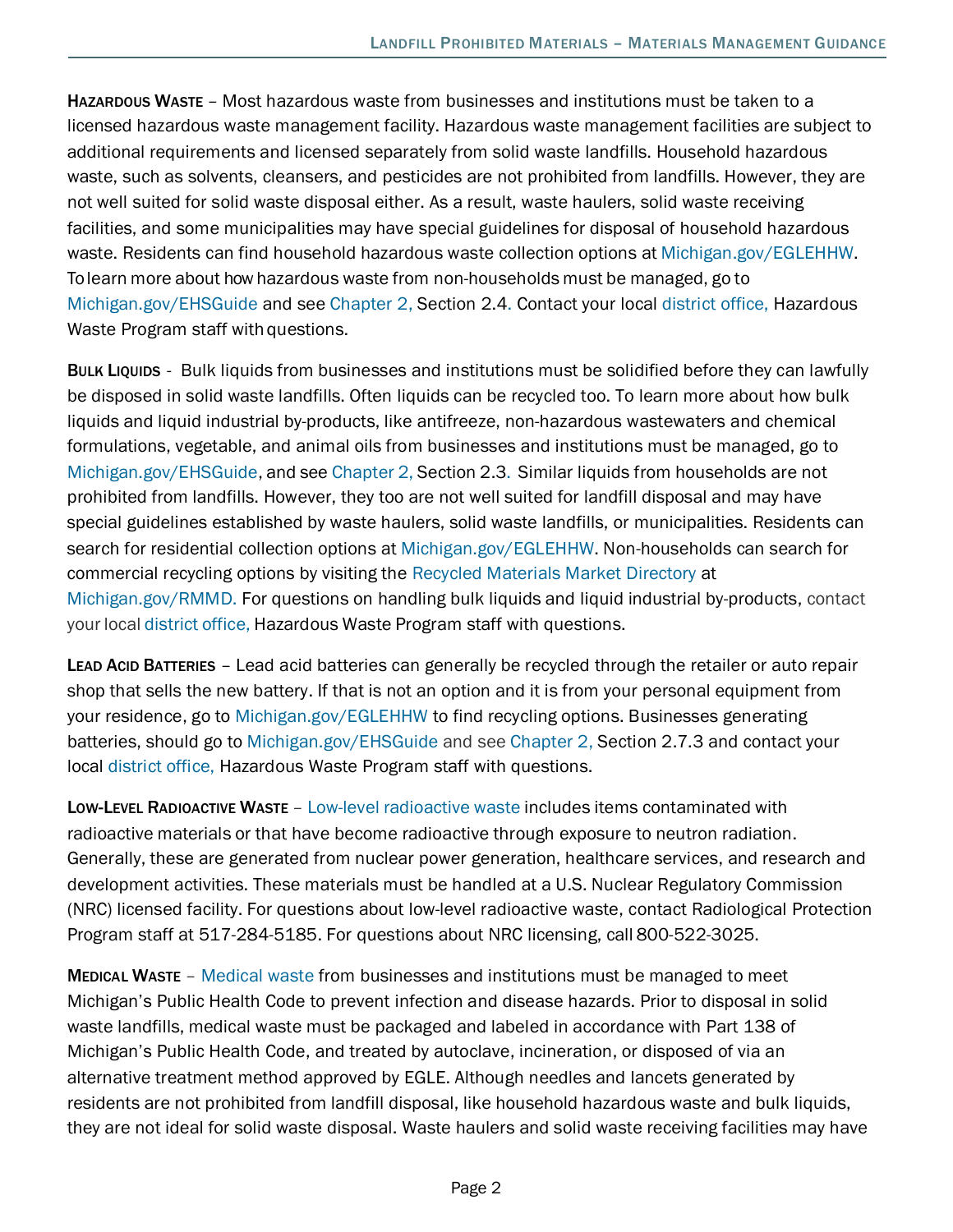special guidelines for disposal these items. To find household collection options, go to [Michigan.gov/EGLEDrugDisposal](http://www.michigan.gov/EGLEDrugDisposal) and search EGLE's interactive map. For more information on medical waste handling from businesses and institutions, see [Michigan.gov/EHSGuide,](http://www.michigan.gov/EHSGuide) [Chapter 2, S](https://www.michigan.gov/documents/deq/deq-ess-caap-manufguide-chap2_313406_7.pdf)ection 2.5.

**PCB Waste\*** – [PCBs containing waste m](https://www.epa.gov/pcbs)aterials are subject to the Toxic Substances Control Act, which is implemented in Michigan by the U.S. Environmental Protection Agency (U.S. EPA). Contact the landfill to see if they accept PCB wastes and verify their information with the U.S. EPA by calling 312-886-7890. For more information on PCBs, go to [EPA.gov/PCBs.](http://www.epa.gov/pcbs) For details on their management and disposal requirements, see [Michigan.gov/EHSGuide,](http://www.michigan.gov/EHSGuide) [Chapter 4,](https://www.michigan.gov/documents/deq/deq-ess-caap-manufguide-chap4_313417_7.pdf) Section 4.5.

**[SCRAP TIRES](http://www.michigan.gov/deq/0%2C4561%2C7-135-3312_4122---%2C00.html)** – [Scrap tires s](http://www.michigan.gov/deq/0%2C4561%2C7-135-3312_4122---%2C00.html)hould be recycled where possible. For details on the management requirements for scrap tires from businesses and institutions, see [Michigan.gov/EHSGuide,](http://www.michigan.gov/EHSGuide) [Chapter](https://www.michigan.gov/documents/deq/deq-ess-caap-manufguide-chap2_313406_7.pdf) [2,](https://www.michigan.gov/documents/deq/deq-ess-caap-manufguide-chap2_313406_7.pdf)  Section 2.5. A landfill may accept tires for disposal if they are cut in half or otherwise processed by shredding, cutting, or chipping. A list of registered scrap tire facilities, including scrap tire haulers, collection sites, processors, and end users is located at [Michigan.gov/ScrapTires.](http://www.michigan.gov/scraptires) Residents can find scrap tire collection options by searching the [Michigan Recycling Directory a](https://www.michigan.gov/egle/0%2C9429%2C7-135-70153_69695-405727--%2C00.html)vailable at [Michigan.gov/RecyclingDirectory.](http://www.michigan.gov/RecyclingDirectory)

[SEPTAGE\\*](http://www.michigan.gov/deq/0%2C4561%2C7-135-3313_3682_3717---%2C00.html) – [Septage](https://gcc01.safelinks.protection.outlook.com/?url=http%3A%2F%2Fwww.michigan.gov%2Fdeq%2F0%2C4561%2C7-135-3313_3682_3717---%2C00.html&data=02%7C01%7CGROSSMANC%40michigan.gov%7Cbdd94597a0a74567fd3408d715252f2a%7Cd5fb7087377742ad966a892ef47225d1%7C0%7C0%7C637001121764639737&sdata=9g1t%2FDW7xBJQ41WO3EYeOXsPSPXVkk9gMqwEDuvAxeU%3D&reserved=0) includes domestic wastewaters removed from on-site septic systems, cesspools, treatment works, sewer clean-outs, portable toilets, and marine sanitation devices AND food establishment wastewaters from grease interceptors that are mixed with 3 parts septage. Septage handling, transport, and disposal are overseen by EGLE's Drinking Water and Environmental Health Division. For details on their management and disposal requirements, see [Michigan.gov/EHSGuide,](https://gcc01.safelinks.protection.outlook.com/?url=http%3A%2F%2Fwww.Michigan.gov%2FEHSGuide&data=02%7C01%7CGROSSMANC%40michigan.gov%7Cbdd94597a0a74567fd3408d715252f2a%7Cd5fb7087377742ad966a892ef47225d1%7C0%7C0%7C637001121764649728&sdata=MViEjXDSps7kJuie8OPwVvF48235jQrVG1jiUxc8CoQ%3D&reserved=0)  [Chapter 3, S](https://gcc01.safelinks.protection.outlook.com/?url=https%3A%2F%2Fwww.michigan.gov%2Fdocuments%2Fdeq%2Fdeq-ess-caap-manufguide-chap3_313414_7.pdf&data=02%7C01%7CGROSSMANC%40michigan.gov%7Cbdd94597a0a74567fd3408d715252f2a%7Cd5fb7087377742ad966a892ef47225d1%7C0%7C0%7C637001121764659726&sdata=ZKsgZs581s6cM3XMK3zQslIG%2FnpI7q%2FEEZmUDjJ7lYA%3D&reserved=0)ection 3.2.2.

TECHNICALLY ENHANCED NATURALLY OCCURRING RADIOACTIVE MATERIALS (TENORM)\* – TENORM includes items and materials whose concentrations of naturally occurring radioactive material have become elevated through human activity. Common activities that may produce TENORM are oil and gas production, minerals extraction, and water treatment. For questions about TENORM and its handling and disposal requirements, contact the Radiological Protection Program staff at 517-284-5185.

USED OIL - Used oil must be recycled in Michigan. Oil change locations often accept used oil from residents if it is not mixed with other liquids. Residents can also search the [Michigan Recycling](https://www.michigan.gov/egle/0%2C9429%2C7-135-70153_69695-405727--%2C00.html)  [Directory a](https://www.michigan.gov/egle/0%2C9429%2C7-135-70153_69695-405727--%2C00.html)vailable at [Michigan.gov/RecyclingDirectory](http://www.michigan.gov/RecyclingDirectory) or look for locally-sponsored collections at [Michigan.gov/EGLEHHW.](http://www.michigan.gov/EGLEHHW) To learn about the business requirements that apply to managing used oil, see Michigan/EHSGuide [Chapter 2, S](https://www.michigan.gov/documents/deq/deq-ess-caap-manufguide-chap2_313406_7.pdf)ection 2.7.1. For questions on managing used oil, contact your local [district office, H](http://www.michigan.gov/deq/0%2C4561%2C7-135-3306_3329-12306--%2C00.html)azardous Waste Program staff.

\*These wastes may be disposed in a solid waste landfill if specific management standards overseen by EGLE and/or U.S. EPA are met. In some cases, a specific permit or license is required.